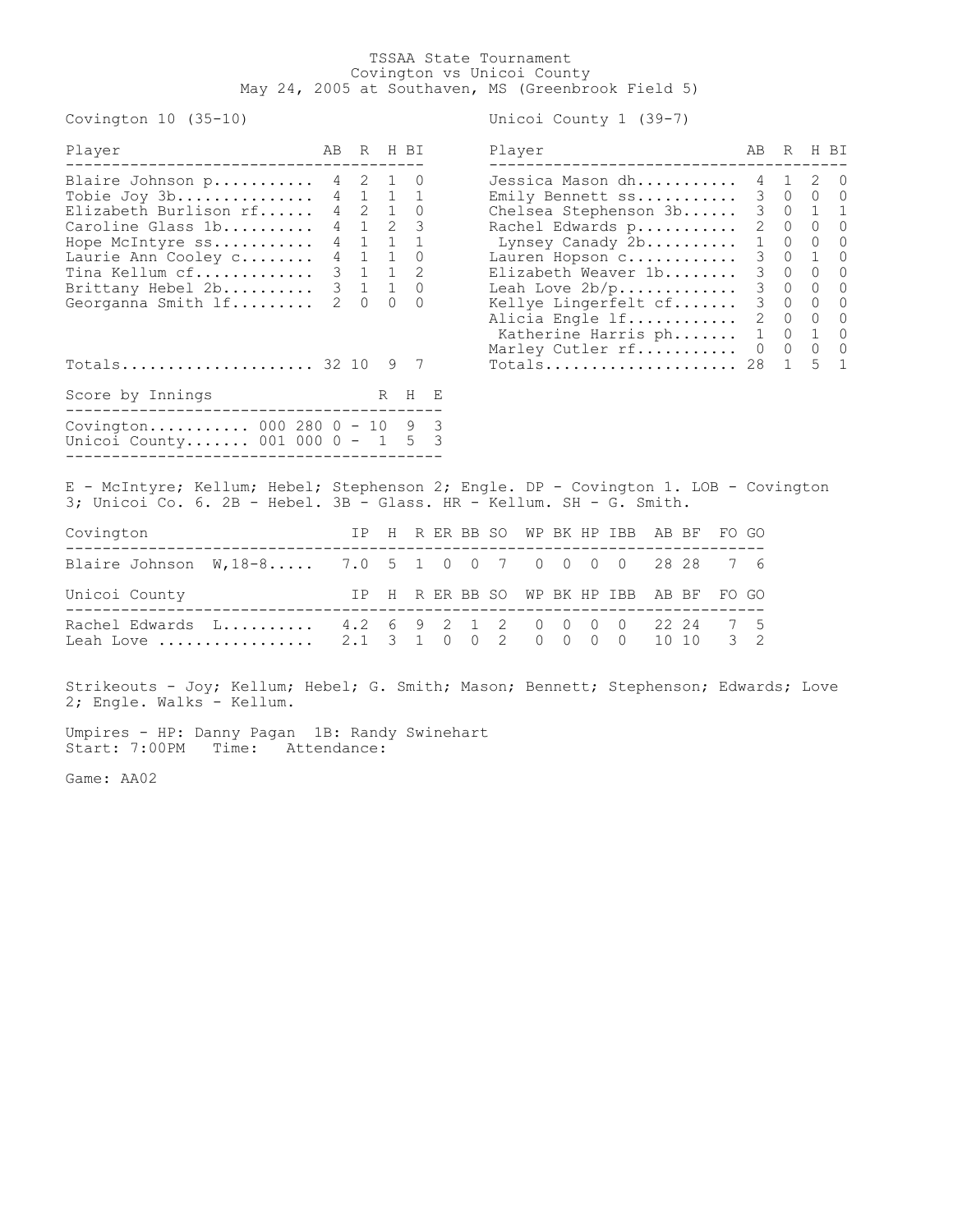## TSSAA State Tournament Covington vs Unicoi County May 24, 2005 at Southaven, MS (Greenbrook Field 5)

Covington 10 (35-10)

| Player                                                                                                                                                                                                                                                              | AВ                                                                                                                                                   | R                                                                                                                       |                                                                                  | H RBI BB SO PO A LOB                                                                         |                                                 |                                                      |                                                                                                                                                                                                                                |                                                                                            |                                                               |  |
|---------------------------------------------------------------------------------------------------------------------------------------------------------------------------------------------------------------------------------------------------------------------|------------------------------------------------------------------------------------------------------------------------------------------------------|-------------------------------------------------------------------------------------------------------------------------|----------------------------------------------------------------------------------|----------------------------------------------------------------------------------------------|-------------------------------------------------|------------------------------------------------------|--------------------------------------------------------------------------------------------------------------------------------------------------------------------------------------------------------------------------------|--------------------------------------------------------------------------------------------|---------------------------------------------------------------|--|
| Blaire Johnson p<br>Tobie Joy $3b$<br>Elizabeth Burlison rf<br>Caroline Glass 1b<br>Hope McIntyre ss<br>Laurie Ann Cooley c<br>Tina Kellum cf<br>Brittany Hebel 2b<br>Georganna Smith If<br>$Totals$ 32 10<br>Unicoi County 1 (39-7)                                | 4<br>$\overline{2}$                                                                                                                                  | 2<br>4 1<br>4 2<br>$4 \quad 1$<br>$4 \quad 1$<br>4 1<br>3 <sub>1</sub><br>3 <sub>1</sub><br>0                           | 1<br>1<br>1<br>$2^{\circ}$<br>$\mathbf 1$<br>1<br>$\overline{0}$<br>9            | 0<br>1<br>0<br>3<br>$\overline{1}$<br>0<br>$1 \quad 2$<br>$1 \quad 0$<br>0<br>$\overline{7}$ | 0<br>0<br>U<br>0<br>0<br>0<br>0<br>$\mathbf{1}$ | $\overline{0}$<br>$1 \quad 0$<br>$1 \quad 0$         | 1<br>$\begin{matrix} 0 & 0 & 0 \end{matrix}$<br>$0 5 0$<br>$0 \t 4 \t 1$<br>$0\qquad 0\qquad 7\qquad 0$<br>$1 \quad 1 \quad 2 \quad 0$<br>1 2 1<br>4 21                                                                        | 3<br>$\overline{0}$<br>$\overline{0}$<br>5                                                 | 0<br>O<br>0<br>0<br>0<br>1<br>1<br>0<br>1<br>3                |  |
| Player                                                                                                                                                                                                                                                              | AВ                                                                                                                                                   | R                                                                                                                       |                                                                                  | H RBI BB SO PO                                                                               |                                                 |                                                      |                                                                                                                                                                                                                                |                                                                                            | A LOB                                                         |  |
| Jessica Mason dh<br>Emily Bennett ss<br>Chelsea Stephenson 3b<br>Rachel Edwards p<br>Lynsey Canady 2b<br>Lauren Hopson c<br>Elizabeth Weaver 1b<br>Leah Love $2b/p$<br>Kellye Lingerfelt cf<br>Alicia Engle 1f<br>Katherine Harris ph<br>Marley Cutler rf<br>Totals | ---------------<br>$\mathbf{1}$<br>3 <sup>7</sup><br>3 <sup>7</sup><br>3 <sup>7</sup><br>3 <sup>7</sup><br>$\mathbf{2}$<br>1<br>$\overline{0}$<br>28 | 4 1 2<br>3 0 0 0<br>$3 \t 0 \t 1 \t 1$<br>$2 \quad 0 \quad 0$<br>$\overline{0}$<br>0<br>0<br>0<br>0<br>0<br>0<br>0<br>1 | $\overline{0}$<br>1<br>0<br>$\overline{0}$<br>$\overline{0}$<br>0<br>1<br>0<br>5 | $\overline{0}$<br>0<br>0<br>0<br>0<br>0<br>0<br>0<br>0<br>0<br>$\mathbf{1}$                  | U<br>0<br>0<br>$\circ$<br>0<br>0<br>$\Omega$    | 1<br>$0\quad 1$<br>1<br>$\overline{0}$<br>$0\quad 0$ | $\cup$<br>$\mathbf{2}$<br>$0 \quad 1 \quad 2 \quad 2$<br>$0$ 1 0 0<br>$0\qquad 0\qquad 1\qquad 0$<br>$0\qquad 8\qquad 0$<br>$0 \quad 5 \quad 0$<br>$0\quad 2\quad 0\quad 0$<br>$0 \t 0 \t 2$<br>$\mathbf{1}$<br>$\circ$<br>721 | U<br>$5\overline{)}$<br>$\overline{0}$<br>$\overline{0}$<br>$\overline{0}$<br>$\circ$<br>7 | 1<br>0<br>1<br>3<br>0<br>0<br>0<br>0<br>1<br>0<br>0<br>0<br>6 |  |
| Score by Innings                                                                                                                                                                                                                                                    |                                                                                                                                                      |                                                                                                                         |                                                                                  | Η<br>R                                                                                       | Е                                               |                                                      |                                                                                                                                                                                                                                |                                                                                            |                                                               |  |
| Covington 000 280 0 - 10<br>Unicoi County 001 000 0 - 1<br>E - McIntyre; Kellum; Hebel; Stephenson 2; Engle. DP - Covington 1. LOB -                                                                                                                                |                                                                                                                                                      |                                                                                                                         |                                                                                  | 9<br>5                                                                                       | 3<br>3                                          |                                                      |                                                                                                                                                                                                                                |                                                                                            |                                                               |  |
| Covington 3; Unicoi Co. 6. 2B - Hebel. 3B - Glass. HR - Kellum. SH - G.<br>Smith.                                                                                                                                                                                   |                                                                                                                                                      |                                                                                                                         |                                                                                  |                                                                                              |                                                 |                                                      |                                                                                                                                                                                                                                |                                                                                            |                                                               |  |
| IP H R ER BB SO AB BF<br>Covington<br>-------------                                                                                                                                                                                                                 |                                                                                                                                                      |                                                                                                                         |                                                                                  |                                                                                              |                                                 |                                                      |                                                                                                                                                                                                                                |                                                                                            |                                                               |  |
| Blaire Johnson 7.0                                                                                                                                                                                                                                                  | 5                                                                                                                                                    | 1                                                                                                                       | 0                                                                                | 0                                                                                            |                                                 | 7 28 28                                              |                                                                                                                                                                                                                                |                                                                                            |                                                               |  |
| Unicoi County                                                                                                                                                                                                                                                       |                                                                                                                                                      |                                                                                                                         |                                                                                  | IP H R ER BB SO AB BF                                                                        |                                                 |                                                      |                                                                                                                                                                                                                                |                                                                                            |                                                               |  |
| Rachel Edwards 4.2 6 9 2 1<br>Leah Love $2.1 \t3 \t1 \t0 \t0$                                                                                                                                                                                                       |                                                                                                                                                      |                                                                                                                         |                                                                                  |                                                                                              |                                                 | 2 2 2 2 4<br>2 10 10                                 |                                                                                                                                                                                                                                |                                                                                            |                                                               |  |
| Win - Johnson $(18-8)$ . Loss - Edwards $()$ . Save - None.<br>Umpires - HP: Danny Pagan 1B: Randy Swinehart<br>Start: 7:00PM Time: Attendance:                                                                                                                     |                                                                                                                                                      |                                                                                                                         |                                                                                  |                                                                                              |                                                 |                                                      |                                                                                                                                                                                                                                |                                                                                            |                                                               |  |

Game: AA02